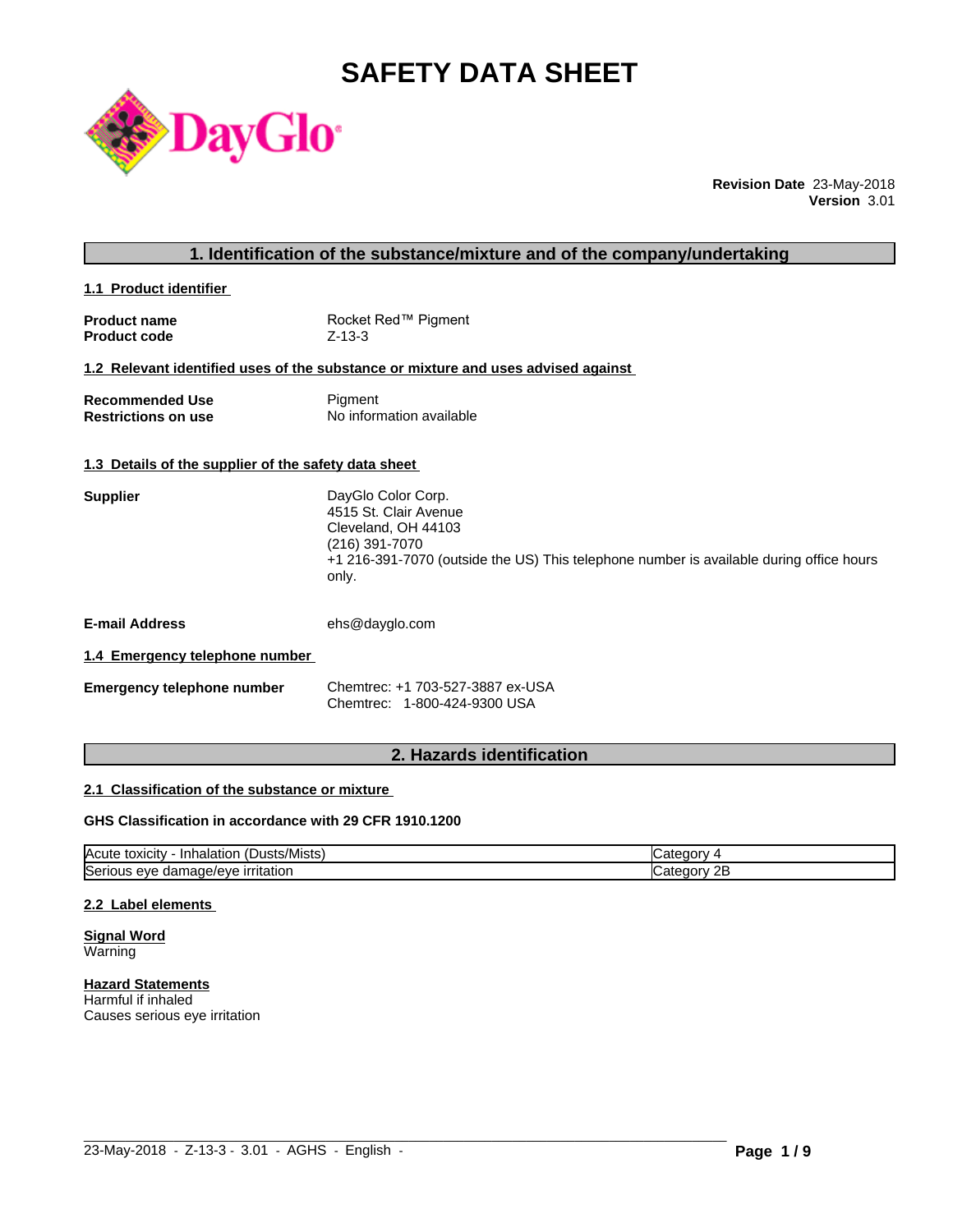

**Precautionary Statements - Prevention** Avoid breathing dust/fume/gas/mist/vapors/spray Use only outdoors or in a well-ventilated area Wash face, hands and any exposed skin thoroughly after handling Wear eye protection/ face protection

### **Precautionary Statements - Response**

IF IN EYES: Rinse cautiously with water for several minutes. Remove contact lenses, if present and easy to do. Continue rinsing If eye irritation persists: Get medical advice/attention IF INHALED: Remove person to fresh air and keep comfortable for breathing Call a POISON CENTER or doctor if you feel unwell

# **2.3. Other Hazards Hazards not otherwise classified (HNOC)**

Not Applicable

# **2.4 Other information**

Not Applicable

**Unknown Acute Toxicity**  $\langle 1\%$  of the mixture consists of ingredient(s) of unknown toxicity

# **3. Composition/Information on Ingredients**

#### **Substance Mixture**

| Chemical<br>∣ Name                                                                      | `S No.<br>CA. | $\mathbf{a}$ |  |
|-----------------------------------------------------------------------------------------|---------------|--------------|--|
| 3068<br>$\sim$<br><b>Dod 1.4</b><br>20010<br>99-<br>n sa<br>ن.<br>Dasit<br>ີ<br>.       |               |              |  |
| The exact perceptage (conceptration) of compecition has been withhold as a trade secret |               |              |  |

The exact percentage (concentration) of composition has been withheld as a trade secret.

# **4. First aid measures**

# **4.1 Description of first-aid measures**

| <b>General advice</b>                                           | No information available.                                                                                                                                                                                               |  |  |
|-----------------------------------------------------------------|-------------------------------------------------------------------------------------------------------------------------------------------------------------------------------------------------------------------------|--|--|
| Eye contact                                                     | Immediately flush with plenty of water. After initial flushing, remove any contact lenses and<br>continue flushing for at least 15 minutes. Keep eye wide open while rinsing. If symptoms<br>persist, call a physician. |  |  |
| <b>Skin contact</b>                                             | Immediate medical attention is not required. Wash off with soap and water.                                                                                                                                              |  |  |
| <b>Inhalation</b>                                               | Immediate medical attention is not required. Move to fresh air.                                                                                                                                                         |  |  |
| Ingestion                                                       | Do NOT induce vomiting. Drink plenty of water. Consult a physician.                                                                                                                                                     |  |  |
| 4.2 Most important symptoms and effects, both acute and delayed |                                                                                                                                                                                                                         |  |  |
| <b>Symptoms</b>                                                 | See Section 2.2, Label Elements and/or Section 11, Toxicological effects.                                                                                                                                               |  |  |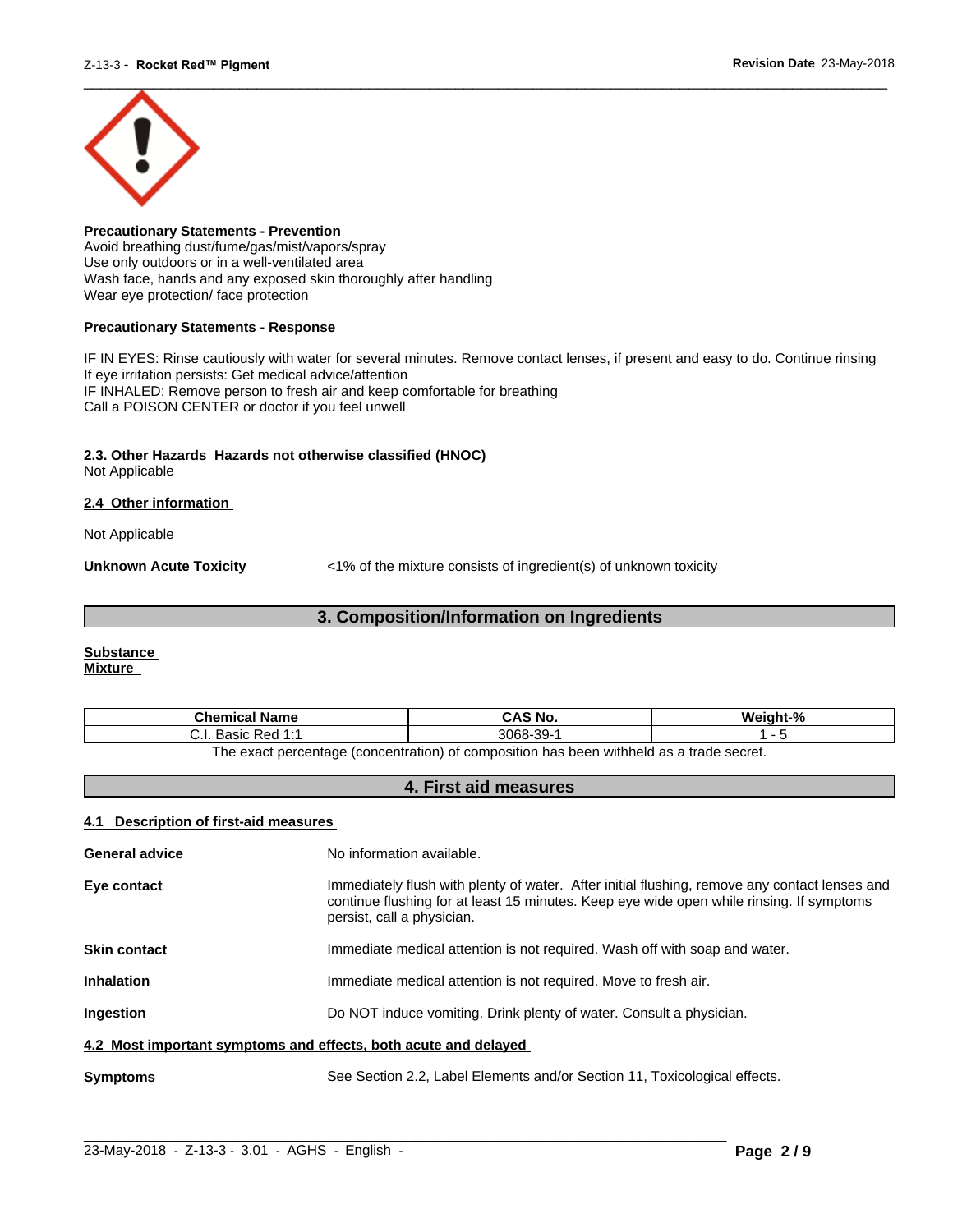# **4.3 Indication of any immediate medical attention and special treatment needed**

**Notes to physician** Treat symptomatically.

# **5. Fire-Fighting Measures**

 $\overline{\phantom{a}}$  ,  $\overline{\phantom{a}}$  ,  $\overline{\phantom{a}}$  ,  $\overline{\phantom{a}}$  ,  $\overline{\phantom{a}}$  ,  $\overline{\phantom{a}}$  ,  $\overline{\phantom{a}}$  ,  $\overline{\phantom{a}}$  ,  $\overline{\phantom{a}}$  ,  $\overline{\phantom{a}}$  ,  $\overline{\phantom{a}}$  ,  $\overline{\phantom{a}}$  ,  $\overline{\phantom{a}}$  ,  $\overline{\phantom{a}}$  ,  $\overline{\phantom{a}}$  ,  $\overline{\phantom{a}}$ 

#### **5.1 Extinguishing media**

### **Suitable extinguishing media**

Use extinguishing measures that are appropriate to local circumstances and the surrounding environment.

**Unsuitable Extinguishing Media** None.

#### **5.2 Special hazards arising from the substance or mixture**

#### **Special Hazard**

None known based on information supplied.

**Hazardous Combustion Products** Carbon oxides. Nitrogen oxides (NOx).

#### **Explosion Data**

### **Sensitivity to Mechanical Impact** None.

**Sensitivity to Static Discharge** Fine dust dispersed in air, in sufficient concentrations, and in the presence of an ignition source is a potential dust explosion hazard.

# **5.3 Advice for firefighters**

As in any fire, wear self-contained breathing apparatus pressure-demand, MSHA/NIOSH (approved or equivalent) and full protective gear.

# **6. Accidental Release Measures**

#### **6.1 Personal precautions, protective equipment and emergency procedures**

Ensure adequate ventilation, especially in confined areas. Use personal protective equipment.

# **6.2 Environmental precautions**

Dust deposits should not be allowed to accumulate on surfaces as these may form an explosive mixture if they are released into the atmosphere in sufficient concentration. Avoid dispersal of dust in the air (i.e., cleaning dusty surfaces with compressed air). Nonsparking tools should be used. Prevent product from entering drains.

#### **6.3 Methods and materials for containment and cleaning up**

| <b>Methods for Containment</b> | Prevent dust cloud. Cover powder spill with plastic sheet or tarp to minimize spreading.                                                                                                                                                                                                                                                                                                |
|--------------------------------|-----------------------------------------------------------------------------------------------------------------------------------------------------------------------------------------------------------------------------------------------------------------------------------------------------------------------------------------------------------------------------------------|
| Methods for cleaning up        | Avoid dust formation. Take precautionary measures against static discharges. Do not dry<br>sweep dust. Wet dust with water before sweeping or use a vacuum to collect dust. Use<br>personal protective equipment. Take up mechanically and collect in suitable container for<br>disposal. Prevent product from entering drains. Keep in suitable and closed containers for<br>disposal. |

# **7. Handling and storage**

#### **7.1 Precautions for safe handling**

Advice on safe handling **Avoid dust formation. Take precautionary measures against static discharges. Fine dust** dispersed in air may ignite. Wear personal protective equipment.

 $\_$  ,  $\_$  ,  $\_$  ,  $\_$  ,  $\_$  ,  $\_$  ,  $\_$  ,  $\_$  ,  $\_$  ,  $\_$  ,  $\_$  ,  $\_$  ,  $\_$  ,  $\_$  ,  $\_$  ,  $\_$  ,  $\_$  ,  $\_$  ,  $\_$  ,  $\_$  ,  $\_$  ,  $\_$  ,  $\_$  ,  $\_$  ,  $\_$  ,  $\_$  ,  $\_$  ,  $\_$  ,  $\_$  ,  $\_$  ,  $\_$  ,  $\_$  ,  $\_$  ,  $\_$  ,  $\_$  ,  $\_$  ,  $\_$  ,

**Hygiene measures** Handle in accordance with good industrial hygiene and safety practice.

**7.2 Conditions for safe storage, including any incompatibilities**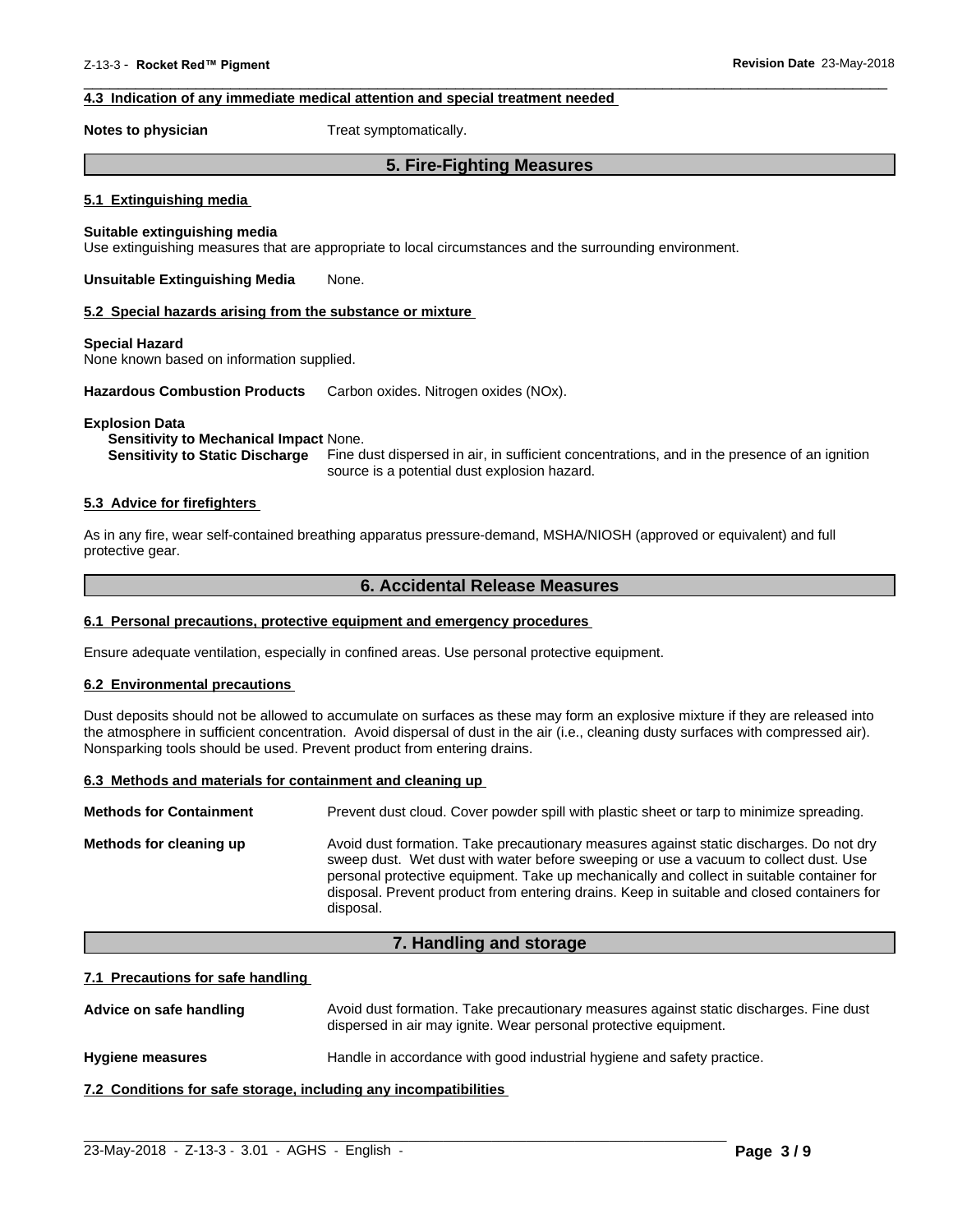| <b>Storage Conditions</b> | Keep tightly closed in a dry and cool place. |
|---------------------------|----------------------------------------------|
| <b>Materials to Avoid</b> | No materials to be especially mentioned.     |

# **8. Exposure controls/personal protection**

 $\overline{\phantom{a}}$  ,  $\overline{\phantom{a}}$  ,  $\overline{\phantom{a}}$  ,  $\overline{\phantom{a}}$  ,  $\overline{\phantom{a}}$  ,  $\overline{\phantom{a}}$  ,  $\overline{\phantom{a}}$  ,  $\overline{\phantom{a}}$  ,  $\overline{\phantom{a}}$  ,  $\overline{\phantom{a}}$  ,  $\overline{\phantom{a}}$  ,  $\overline{\phantom{a}}$  ,  $\overline{\phantom{a}}$  ,  $\overline{\phantom{a}}$  ,  $\overline{\phantom{a}}$  ,  $\overline{\phantom{a}}$ 

# **8.1 Exposure Guidelines**

# **8.2 Appropriate engineering controls**

| <b>Engineering Measures</b> | Showers              |  |
|-----------------------------|----------------------|--|
|                             | Eyewash stations     |  |
|                             | Ventilation systems. |  |

# **8.3 Individual protection measures, such as personal protective equipment**

| <b>Eve/Face Protection</b>    | Safety glasses with side-shields.                                                                              |
|-------------------------------|----------------------------------------------------------------------------------------------------------------|
| Skin and body protection      | Wear chemical resistant footwear and clothing such as gloves, an apron or a whole body<br>suit as appropriate. |
| <b>Respiratory protection</b> | . NIOSH/MSHA approved respiratory protection should be worn if exposure is anticipated.                        |
| <b>Hygiene measures</b>       | See section 7 for more information                                                                             |

 $\_$  ,  $\_$  ,  $\_$  ,  $\_$  ,  $\_$  ,  $\_$  ,  $\_$  ,  $\_$  ,  $\_$  ,  $\_$  ,  $\_$  ,  $\_$  ,  $\_$  ,  $\_$  ,  $\_$  ,  $\_$  ,  $\_$  ,  $\_$  ,  $\_$  ,  $\_$  ,  $\_$  ,  $\_$  ,  $\_$  ,  $\_$  ,  $\_$  ,  $\_$  ,  $\_$  ,  $\_$  ,  $\_$  ,  $\_$  ,  $\_$  ,  $\_$  ,  $\_$  ,  $\_$  ,  $\_$  ,  $\_$  ,  $\_$  ,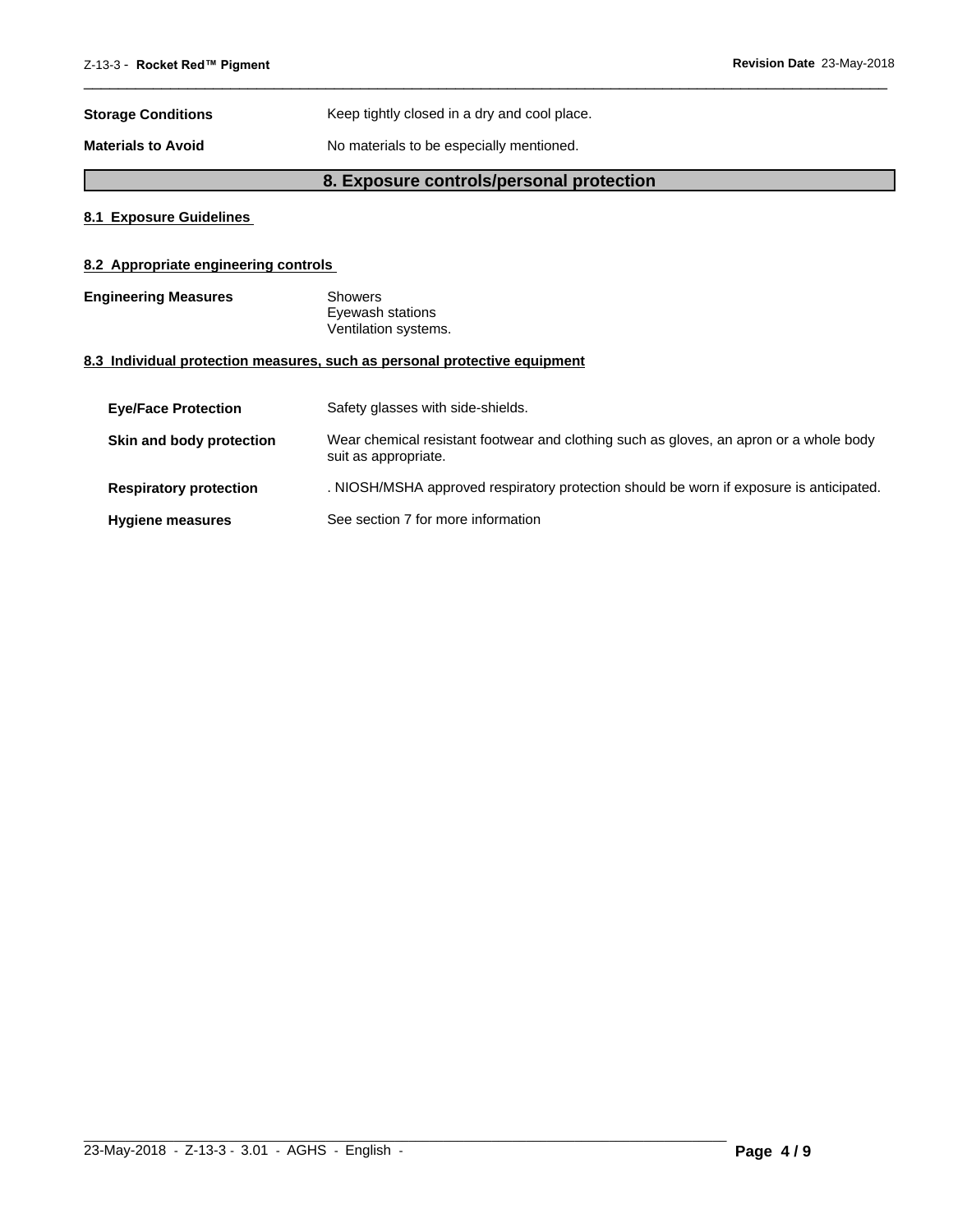# **9. Physical and chemical properties**

 $\overline{\phantom{a}}$  ,  $\overline{\phantom{a}}$  ,  $\overline{\phantom{a}}$  ,  $\overline{\phantom{a}}$  ,  $\overline{\phantom{a}}$  ,  $\overline{\phantom{a}}$  ,  $\overline{\phantom{a}}$  ,  $\overline{\phantom{a}}$  ,  $\overline{\phantom{a}}$  ,  $\overline{\phantom{a}}$  ,  $\overline{\phantom{a}}$  ,  $\overline{\phantom{a}}$  ,  $\overline{\phantom{a}}$  ,  $\overline{\phantom{a}}$  ,  $\overline{\phantom{a}}$  ,  $\overline{\phantom{a}}$ 

# **9.1 Information on basic physical and chemical properties**

| <b>Physical state</b><br>Appearance                                 | Solid<br>Powder                       | <b>Color</b>                                         | Red                      |
|---------------------------------------------------------------------|---------------------------------------|------------------------------------------------------|--------------------------|
|                                                                     |                                       |                                                      |                          |
| Odor                                                                | Mild                                  | <b>Odor Threshold</b>                                | No information available |
|                                                                     |                                       |                                                      |                          |
| <b>Property</b>                                                     | <b>Values</b>                         | Remarks • Methods                                    |                          |
| рH                                                                  | Not Applicable<br>138 - 155 °C        |                                                      |                          |
| <b>Melting/freezing point</b><br><b>Boiling point/boiling range</b> | Not applicable                        | No information available                             |                          |
| <b>Flash Point</b>                                                  | Not Applicable                        | No information available                             |                          |
| <b>Evaporation rate</b>                                             | Not Applicable                        | No information available                             |                          |
| Flammability (solid, gas)                                           |                                       | No information available                             |                          |
| <b>Flammability Limits in Air</b>                                   |                                       |                                                      |                          |
| upper flammability limit                                            |                                       | No information available                             |                          |
| lower flammability limit                                            |                                       | No information available                             |                          |
| Vapor pressure                                                      |                                       | No information available                             |                          |
| Vapor density                                                       |                                       | No information available                             |                          |
| <b>Specific Gravity</b>                                             | 1.2                                   |                                                      |                          |
| <b>Water solubility</b>                                             | Insoluble in water                    |                                                      |                          |
| Solubility in other solvents                                        |                                       | No information available                             |                          |
| <b>Partition coefficient</b>                                        |                                       | No information available                             |                          |
| <b>Autoignition temperature</b>                                     |                                       | No information available                             |                          |
| <b>Decomposition temperature</b>                                    |                                       | No information available                             |                          |
| <b>Viscosity, kinematic</b>                                         |                                       | No information available<br>No information available |                          |
| Viscosity, dynamic                                                  |                                       |                                                      |                          |
| <b>Explosive properties</b>                                         | Fine dust dispersed in air may ignite |                                                      |                          |
| <b>Oxidizing Properties</b>                                         |                                       | No information available                             |                          |
|                                                                     |                                       |                                                      |                          |
| 0.2. Other information                                              |                                       |                                                      |                          |

#### **9.2 Other information Volatile organic compounds (VOC)** None **content**

# **10. Stability and Reactivity**

 $\_$  ,  $\_$  ,  $\_$  ,  $\_$  ,  $\_$  ,  $\_$  ,  $\_$  ,  $\_$  ,  $\_$  ,  $\_$  ,  $\_$  ,  $\_$  ,  $\_$  ,  $\_$  ,  $\_$  ,  $\_$  ,  $\_$  ,  $\_$  ,  $\_$  ,  $\_$  ,  $\_$  ,  $\_$  ,  $\_$  ,  $\_$  ,  $\_$  ,  $\_$  ,  $\_$  ,  $\_$  ,  $\_$  ,  $\_$  ,  $\_$  ,  $\_$  ,  $\_$  ,  $\_$  ,  $\_$  ,  $\_$  ,  $\_$  ,

### **10.1 Reactivity**

No dangerous reaction known under conditions of normal use

# **10.2 Chemical stability**

Stable

.

#### **10.3 Possibility of hazardous reactions**

None under normal processing.

# **10.4 Conditions to Avoid**

Dust formation. Take precautionary measures against static discharges.

# **10.5 Incompatible Materials**

None known based on information supplied.

# **10.6 Hazardous Decomposition Products**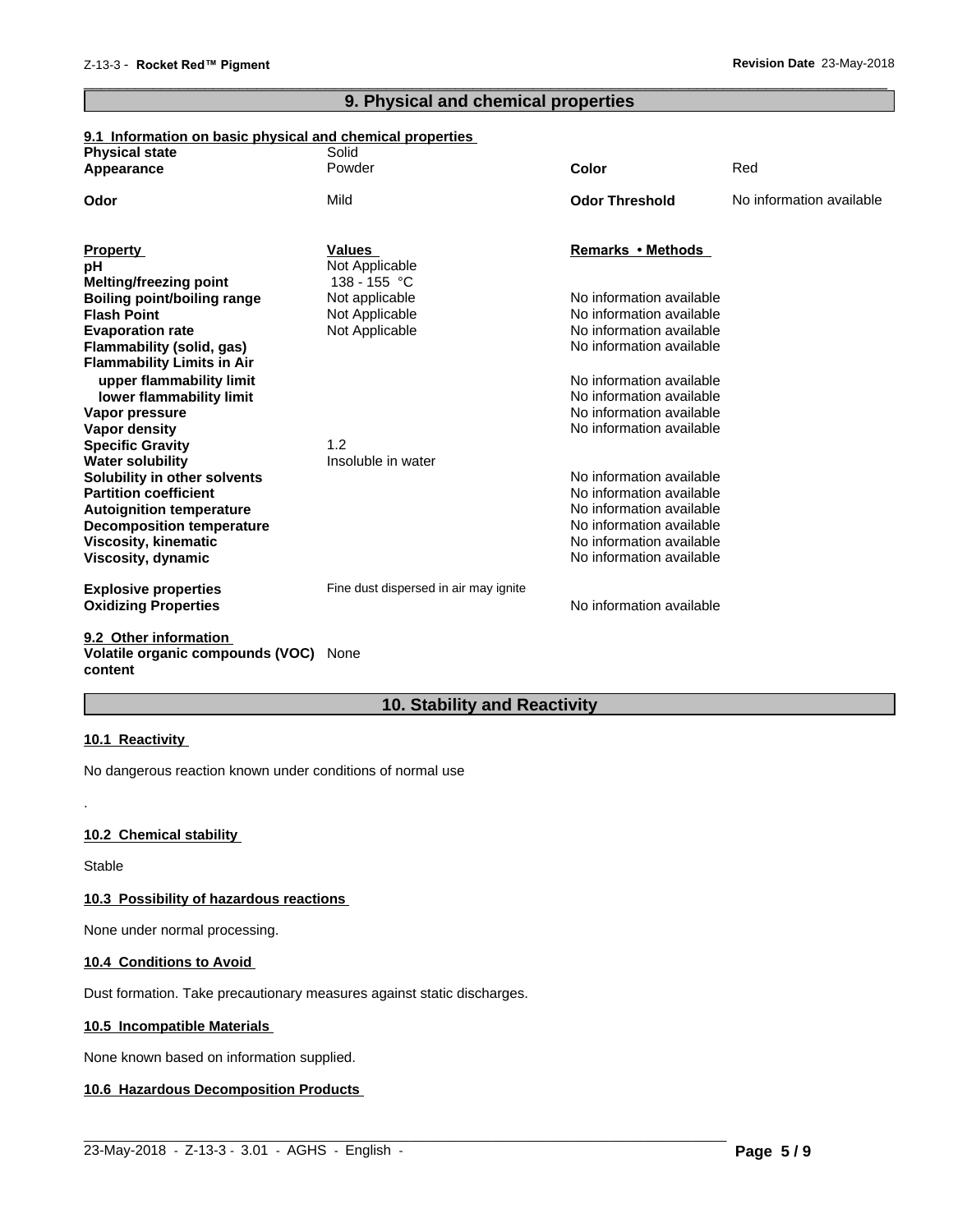None known based on information supplied.

# **11. Toxicological information**

 $\overline{\phantom{a}}$  ,  $\overline{\phantom{a}}$  ,  $\overline{\phantom{a}}$  ,  $\overline{\phantom{a}}$  ,  $\overline{\phantom{a}}$  ,  $\overline{\phantom{a}}$  ,  $\overline{\phantom{a}}$  ,  $\overline{\phantom{a}}$  ,  $\overline{\phantom{a}}$  ,  $\overline{\phantom{a}}$  ,  $\overline{\phantom{a}}$  ,  $\overline{\phantom{a}}$  ,  $\overline{\phantom{a}}$  ,  $\overline{\phantom{a}}$  ,  $\overline{\phantom{a}}$  ,  $\overline{\phantom{a}}$ 

# **11.1 Acute toxicity**

#### **Numerical measures of toxicity: Product Information**

| LD50 Oral:            | ∟D50 Dermal:                    |
|-----------------------|---------------------------------|
| 15,300<br>mg/kg (rat) | 3,000<br>mg/kg (rat)<br>$\cdot$ |

#### **The following values are calculated based on chapter 3.1 of the GHS document**

**Unknown Acute Toxicity** <1% of the mixture consists of ingredient(s) of unknown toxicity

| Oral LD50               | 32,607.00 mg/kg |
|-------------------------|-----------------|
| <b>LC50 (Dust/Mist)</b> | $3.64$ mg/l     |

#### **Numerical measures of toxicity: Component Information**

| <b>Chemical Name</b>                                     | LD50 Oral            | <b>LD50 Dermal</b>        | <b>LC50 Inhalation</b>   |
|----------------------------------------------------------|----------------------|---------------------------|--------------------------|
| Basic<br><b>__</b><br><b>Dod 1.1</b><br>76U.<br>u.i<br>. | 449<br>Rat<br>⊧mg/kg | 2,500<br>(rat)<br>mg/kg ( | 0.05<br>(4 hour)<br>ma/l |
| 3068-39-                                                 |                      |                           |                          |

 $\_$  ,  $\_$  ,  $\_$  ,  $\_$  ,  $\_$  ,  $\_$  ,  $\_$  ,  $\_$  ,  $\_$  ,  $\_$  ,  $\_$  ,  $\_$  ,  $\_$  ,  $\_$  ,  $\_$  ,  $\_$  ,  $\_$  ,  $\_$  ,  $\_$  ,  $\_$  ,  $\_$  ,  $\_$  ,  $\_$  ,  $\_$  ,  $\_$  ,  $\_$  ,  $\_$  ,  $\_$  ,  $\_$  ,  $\_$  ,  $\_$  ,  $\_$  ,  $\_$  ,  $\_$  ,  $\_$  ,  $\_$  ,  $\_$  ,

#### **11.2 Information on toxicologicaleffects**

# **Skin corrosion/irritation**

Product Information • May cause irritation Component Information • No information available

#### **Serious eye damage/eye irritation**

Product Information • Irritating to eyes

Component Information

• No information available

#### **Respiratory or skin sensitization**

Product Information  $\overline{\cdot}$  May be harmful if inhaled

Component Information

• No information available

# **Germ cell mutagenicity**

Product Information • No information available Component Information • No information available

# **Carcinogenicity**

Product Information • Contains no ingredient listed as a carcinogen Component Information • No information available

# **Reproductive toxicity**

Product Information • No information available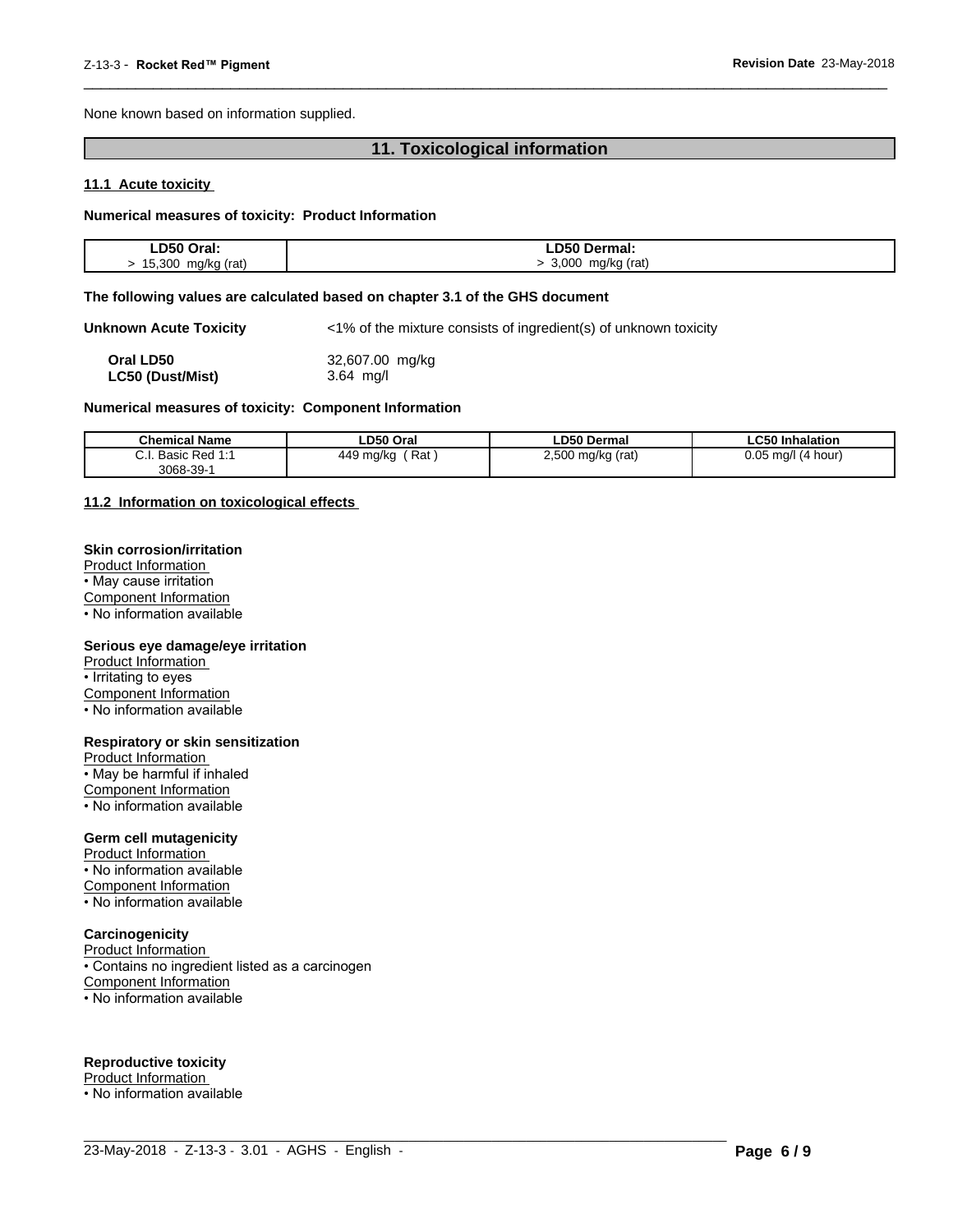Component Information • No information available

**STOT - single exposure** No information available

# **STOT - repeated exposure**

• No known effect

# **Other adverse effects**

Product Information • No information available Component Information

• No information available

### **Aspiration hazard**

Product Information • No information available Component Information

• No information available

# **12. Ecological information**

 $\overline{\phantom{a}}$  ,  $\overline{\phantom{a}}$  ,  $\overline{\phantom{a}}$  ,  $\overline{\phantom{a}}$  ,  $\overline{\phantom{a}}$  ,  $\overline{\phantom{a}}$  ,  $\overline{\phantom{a}}$  ,  $\overline{\phantom{a}}$  ,  $\overline{\phantom{a}}$  ,  $\overline{\phantom{a}}$  ,  $\overline{\phantom{a}}$  ,  $\overline{\phantom{a}}$  ,  $\overline{\phantom{a}}$  ,  $\overline{\phantom{a}}$  ,  $\overline{\phantom{a}}$  ,  $\overline{\phantom{a}}$ 

# **12.1 Toxicity**

**Ecotoxicity No information available** 

1.021 % of the mixture consists of components(s) of unknown hazards to the aquatic environment

# **Ecotoxicity effects**

# **12.2 Persistence and degradability**

No information available.

# **12.3 Bioaccumulative potential**

Discharge into the environment must be avoided

# **12.4 Mobility in soil**

No information available.

# **12.5 Other adverse effects**

No information available

# **13. Disposal Considerations**

# **13.1 Waste treatment methods**

Dispose of in accordance with federal, state, and local regulations.

# **14. Transport Information**

**DOT** Not regulated

**MEX** Not regulated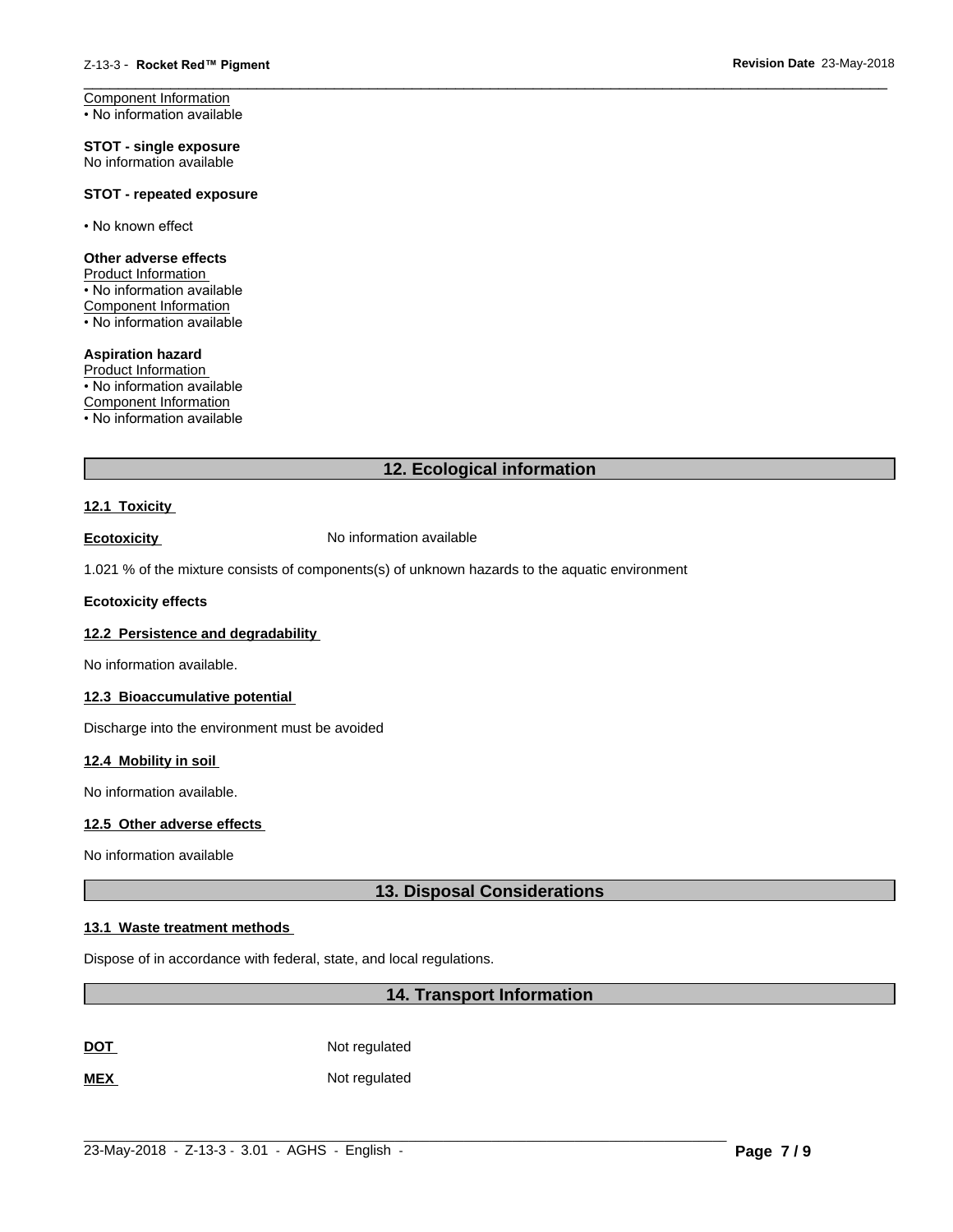# $\overline{\phantom{a}}$  ,  $\overline{\phantom{a}}$  ,  $\overline{\phantom{a}}$  ,  $\overline{\phantom{a}}$  ,  $\overline{\phantom{a}}$  ,  $\overline{\phantom{a}}$  ,  $\overline{\phantom{a}}$  ,  $\overline{\phantom{a}}$  ,  $\overline{\phantom{a}}$  ,  $\overline{\phantom{a}}$  ,  $\overline{\phantom{a}}$  ,  $\overline{\phantom{a}}$  ,  $\overline{\phantom{a}}$  ,  $\overline{\phantom{a}}$  ,  $\overline{\phantom{a}}$  ,  $\overline{\phantom{a}}$ **IMDG** Not regulated **IATA** Not regulated

|                                | 15. Regulatory information |  |
|--------------------------------|----------------------------|--|
| 15.1 International Inventories |                            |  |
| <b>TSCA</b>                    | Complies                   |  |
| <b>DSL</b>                     | Complies                   |  |
| <b>EINECS/ELINCS</b>           | Complies                   |  |
| <b>ENCS</b>                    | $\blacksquare$             |  |
| <b>IECSC</b>                   | Complies                   |  |
| <b>KECL</b>                    | $\overline{\phantom{0}}$   |  |
| <b>PICCS</b>                   | $\overline{\phantom{0}}$   |  |
| <b>AICS</b>                    | $\overline{\phantom{0}}$   |  |
| <b>NZIoC</b>                   | $\overline{\phantom{0}}$   |  |

 **TSCA** - United States Toxic Substances Control Act Section 8(b) Inventory

 **DSL** - Canadian Domestic Substances List

 **EINECS/ELINCS** - European Inventory of Existing Chemical Substances/European List of Notified Chemical Substances

 **PICCS** - Philippines Inventory of Chemicals and Chemical Substances

 **ENCS** - Japan Existing and New Chemical Substances

 **IECSC** - China Inventory of Existing Chemical Substances

 **KECL** - Korean Existing and Evaluated Chemical Substances

 **PICCS** - Philippines Inventory of Chemicals and Chemical Substances

 **AICS** - Australian Inventory of Chemical Substances

 **NZIoC** - New Zealand Inventory of Chemicals

# **15.2 U.S. Federal Regulations**

# **SARA 313**

Section 313 of Title III of the Superfund Amendments and Reauthorization Act of 1986 (SARA). This product contains a chemical or chemicals which are subject to the reporting requirements of the Act and Title 40 of the Code of Federal Regulations, Part 372:

| <b>Chemical Name</b>        | . 313<br>Threshold<br>⊺Values<br>D A<br><b>SARA</b><br>-70 | Weight-%  |
|-----------------------------|------------------------------------------------------------|-----------|
| Compound)<br>≺esın<br>(∠inc |                                                            | 100<br>90 |
|                             |                                                            |           |

# **15.3 Pesticide Information**

Not applicable

# **15.4 U.S. State Regulations**

#### **California Proposition 65**

This product contains the following Proposition 65 chemicals:

| <b>Chemical Name</b><br>C.I. Basic Violet 10 - 81-88-9 |                        |                              | California Prop. 65<br>Carcinogen |                                           |
|--------------------------------------------------------|------------------------|------------------------------|-----------------------------------|-------------------------------------------|
|                                                        |                        |                              |                                   |                                           |
|                                                        |                        |                              |                                   |                                           |
|                                                        |                        | <b>16. Other information</b> |                                   |                                           |
| <b>NFPA</b>                                            | <b>Health Hazard -</b> | Flammability -               | Instability -                     | <b>Physical and chemical</b><br>hazards - |
| <b>HMIS</b>                                            | <b>Health Hazard 2</b> | <b>Flammability 1</b>        | <b>Physical Hazard 0</b>          | Personal protection X                     |
| $l$ cosad:                                             |                        |                              |                                   |                                           |

#### **Legend:**

*ACGIH (American Conference of Governmental Industrial Hygienists) Ceiling* (C) *DOT (Department of Transportation) EPA (Environmental Protection Agency)*